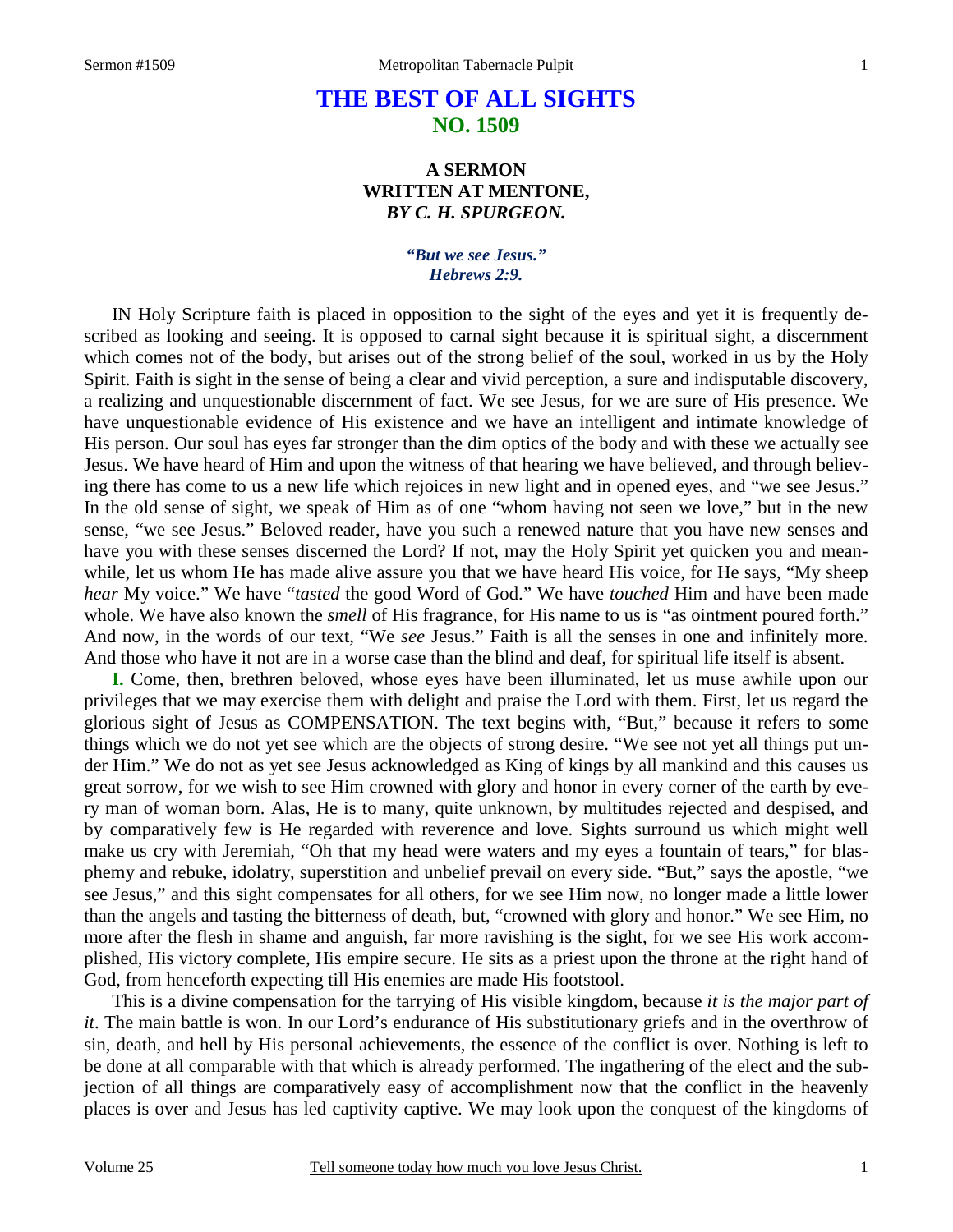this world as a mere routing of the beaten host now that the power of the enemy has been effectually broken by the great Captain of our salvation.

 The compensation is all the greater because our Lord's *enthronement is the pledge of all the rest*. The putting of all things under Him, which as yet we see not, is guaranteed to us by what we do see. The exalted Savior has all power given unto Him in heaven and in earth—and with this "all power" He can, at His own pleasure, send forth the rod of His strength out of Zion and reign in the midst of His enemies. With Him are all the forces needful for universal dominion. His white horse waits at the door and whensoever He chooses, He can ride forth conquering and to conquer. At a word from His lips, the harlot of Babylon shall perish and the false prophet shall die and the idols of the heathen shall be utterly abolished. The empire of wickedness is as a vision of the night, a black and hideous nightmare pressing on the soul of manhood, but when He awakes, He will despise its image and it shall melt away.

 Turn we then, wiping our tears away, from the wretched spectacles of human superstition, skepticism, and sorrow to the clear vision above us in the opened heaven. There we see "the Man," long promised, the desire of all nations, the deliverer, the death of death, the conqueror of hell—and we see Him not as one who girds on His harness for the battle, but as one whose warfare is accomplished, who is waiting the time appointed of the Father when He shall divide the spoil. This is the antidote to all depression of spirit, the stimulus to hopeful perseverance, the assurance of joy unspeakable.

 **II.** Nor is this sight a mere compensation for others which as yet are denied us—it is in itself the cause of present EXULTATION. This is true in so many ways that time would fail us to attempt to enumerate them. "We see Jesus" and in Him *we see our former unhappy condition forever ended*. We were fallen in Adam, but we see in Jesus our ruin retrieved by the second Adam. The legal covenant frowned upon us as we beheld it broken by our first federal head. The new covenant smiles upon us with a whole heaven of bliss as we see it ordered in all things and sure in Him who is Head over all things to the church. Sin once doomed us to eternal despair, but not now, for He who has put away sin by the sacrifice of Himself has justified His people by His resurrection. The debt no longer burdens us, for there in eternal glory is the Man who paid it once and for all. A sight of Jesus kills each guilty fear, silences each threat of conscience, and photographs peace upon the heart. There remains nothing of all the past to cause a dread of punishment, or arouse a fear of desertion, for Christ who died ever lives to make intercession for us, to represent us before the Father, and to prepare for us a place of everlasting rest. We might see ourselves as dead under the law were it not that He has blotted out the handwriting which was against us. We might see ourselves under the curse were it not that He, who was once made a curse for us, now reigns in fullness of blessing. We weep as we confess our transgressions, but we see Jesus and sing for joy of heart, since He has finished transgression, made an end of sin, and brought in everlasting righteousness.

 The same is sweetly true of the present, for *we see our present condition to be thrice blessed by virtue of our union with Him*. We see not as yet our nature made perfect and cleansed from every tendency to evil—rather do we groan, being burdened because of the sin which dwells in us—the old man which lusts and rebels against the blessed dominion of grace. And we might be sorely cast down and dragged into despair were it not that "we see Jesus" and perceive that in Him we are not what the flesh would argue us to be. He represents us most truthfully and looking into that mirror we see ourselves justified in Christ Jesus, accepted in the Beloved, adopted of the Father, dear to the Eternal heart. Yes, in Him raised up together and made to sit together in the heavenlies. We see self and blush and are ashamed and dismayed, "but we see Jesus" and His joy is in us and our joy is full. Think of this, dear brothers and sisters in Christ, the next time you are upon the dunghill of self-loathing. Lift up now your eyes and see where He is in whom your life is hid! See Jesus and know that as He is, so are you before the Infinite Majesty. You are not condemned, for He is enthroned. You are not despised nor abhorred, for He is beloved and exalted. You are not in jeopardy of perishing, nor in danger of being cast away, for He dwells eternally in the bosom of the Lord God Almighty. What a vision is this for you, when you see Jesus and see yourself complete in Him, perfect in Christ Jesus!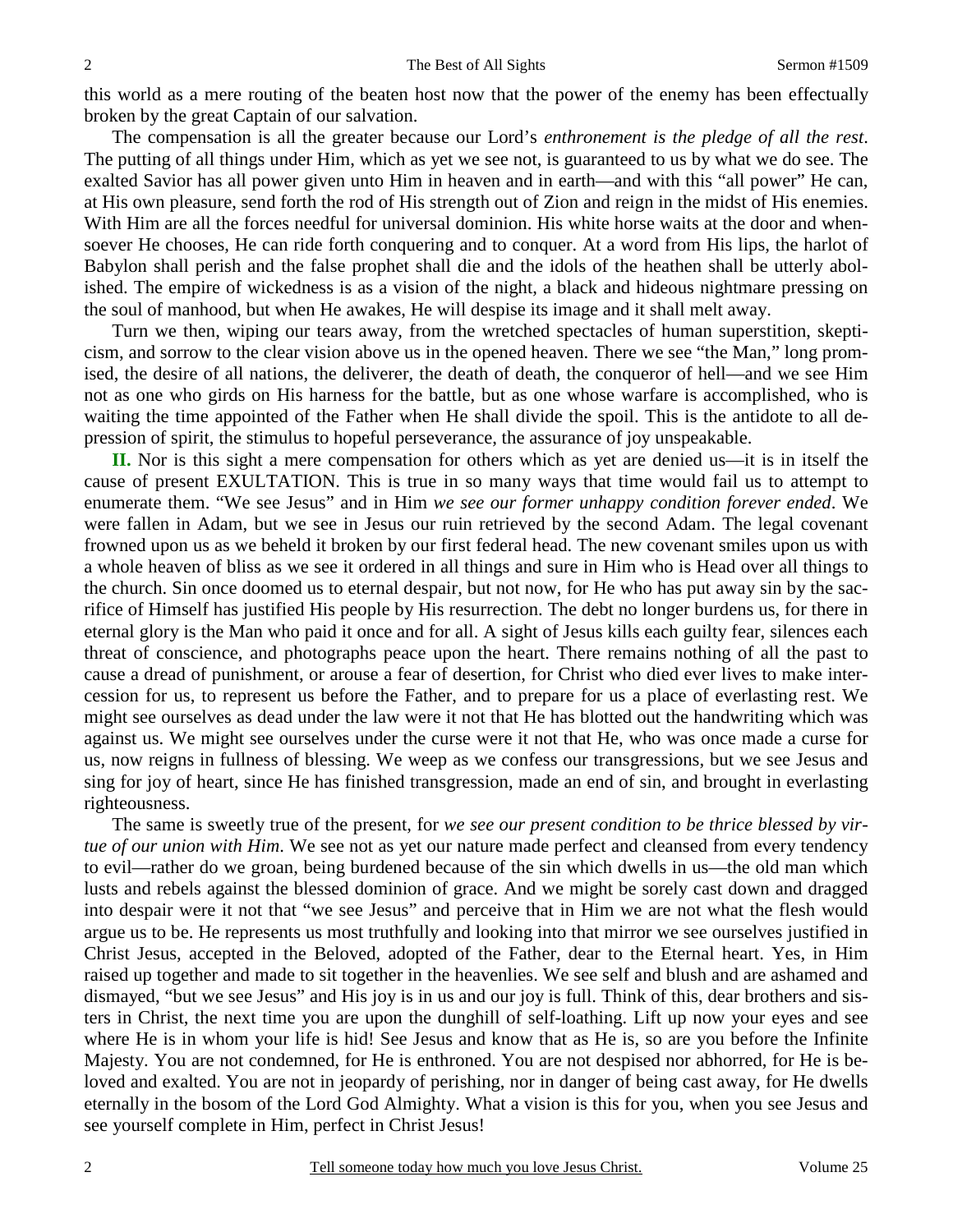Such a sight effectually *clears our earthly future of all apprehension*. It is true we may yet be sorely tempted and the battle may go hard with us, but we see Jesus triumphant and by this sign we grasp the victory. We shall perhaps be subjected to pain, to poverty, to slander, to persecution, and yet none of these things move us because we see Jesus exalted and therefore know that these are under His power and cannot touch us except as He grants them His permission so to do. Death is at times terrible in prospect, but its terror ceases when we see Jesus who has passed safely through the shades of the sepulcher, vanquished the tyrant of the tomb, and left an open passage to immortality to all His own. We see the pains, the groans, and dying strife—see them, indeed, exaggerated by our fears—and the only cure for the consequent alarm is a sight of Him who has said, "He that believes in Me, though he were dead, yet shall he live. And whosoever lives and believes in Me shall never die." When we see Jesus—past, present, and to come—we are summed up in Him and over all shines a glorious life which fills our souls with unspeakable delight.

**III.** Thirdly, "we see Jesus" with gladdest EXPECTATION. His glorious *person* is to us the picture and the pledge of what we shall be for, "It does not yet appear what we shall be: but we know that when He shall appear, we shall be like He; for we shall see Him as He is." In infinite love, He condescended to become one with us here below, as says the apostle, "Forasmuch then as the children are partakers of flesh and blood, He also Himself likewise took part of the same." And this descent of love on His part to meet us in our low estate is the assurance that His love will lift us up to meet Him in His high estate. He will make us partakers of His nature, inasmuch as He has become partaker of our nature. It is written, "Both He that sanctifies and they who are sanctified are all of one: for which cause He is not ashamed to call them brethren." What bliss is this that we should be like to the incarnate God! It would seem too good to be true, were it not after the manner of our Lord to do great things for us and unsearchable.

 Nor may we alone derive comfort as to our future from His person, we may also be made glad by a hope as to His place. Where we see Jesus to be, there shall we also be. His heaven is our heaven. His prayer secures that we shall be with Him where He is, that we may behold His glory. Today we may be in a workhouse, or in the ward of a hospital, or in a ruinous hovel, "but we see Jesus" and we know that before long we shall dwell in the palace of the great King.

 The glory of Jesus strikes the eyes at once and thus we are made to exult in His position, for it, too, is ours. He will allow us to sit upon His throne, even as He sits upon the Father's throne. He has made us kings and priests unto God and we shall reign forever and ever. Whatever of rest, happiness, security, and honor our glorious Bridegroom has attained, He will certainly share it with His spouse—yes, and all His people shall know what it is to be heirs of God, joint heirs with Jesus Christ, if so be that we suffer with Him that we may also be glorified together.

 How soon our condition shall rise into complete likeness to the ascended Lord we cannot tell, but it cannot be long and it may even be a very short time. The veil of time is, in some cases very thin another week may be the only separation. And then! Ah, then! We shall see Jesus and what a sight will it be. Heaven lies in that vision. 'Tis all the heaven our loving hearts desire.

 The sight of Jesus which we now enjoy is a foretaste of the clearer sight which is reserved for us and therefore it will be a happy wisdom to be much in the enjoyment of it. A thousand things tempt us away and yet there is not one of them worth a moment's thought in comparison.

 What are works of art and discoveries of science compared with our Beloved? What are the gems which adorn the brow of beauty or the eyes which flash from the face of loveliness, if placed in rivalry with Him? Other matters, weighty and important, call for our thought and yet even these we may place in a second rank when Jesus is near.

 We may not be doctors of divinity, much as we would desire to be deeply instructed in the truths, "but we see Jesus." Into many mysteries we cannot pry, "but we see Jesus." Where the divine sovereignty harmonizes with human responsibility is too deep a problem for us, "but we see Jesus." The times and the seasons baffle us, the dispensation of the end is dark to us, "but we see Jesus." Glory over us, you far-seeing prophets! Deride us, you deep-glancing philosophers! We leave you to your boastings. We are